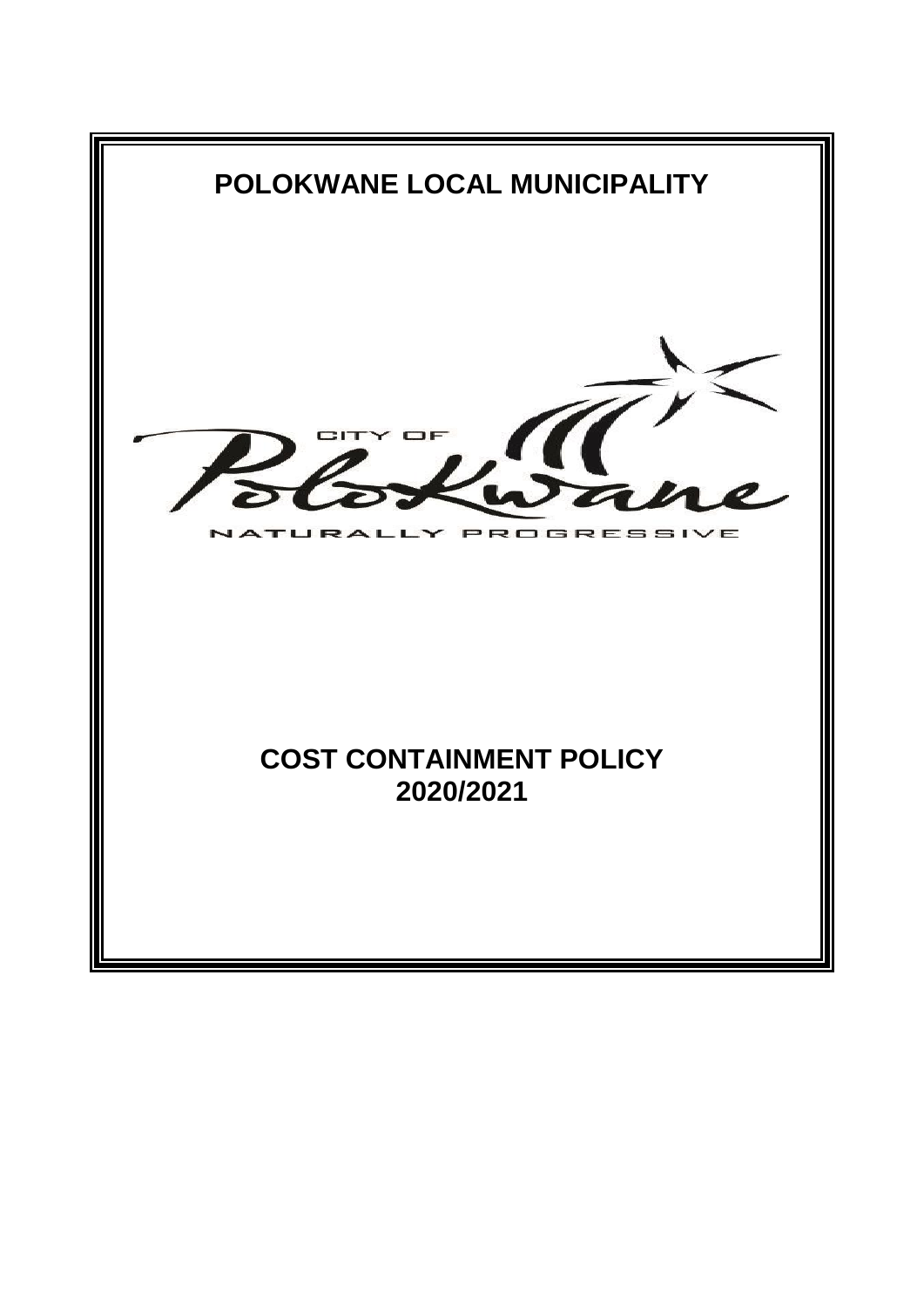# **TABLE OF CONTENTS**

- 1. Definitions
- 2. Purpose
- 3. Objectives of the policy
- 4. Scope of the policy
- 5. Legislative framework
- 6. Policy principles
- 7. Use of consultants
- 8. Vehicles used for political office-bearers
- 9. Travel & subsistence
- 10. Domestic accommodation
- 11. Credit cards
- 12. Sponsorships, events & catering
- 13. Communication
- 14. Conferences, meetings & study tours
- 15. Other related expenditure items
- 16. Enforcement procedures
- 17. Disclosures of cost containment measures
- 18. Implementation & review process
- 19. Consequences for non-adherence to the cost containment measures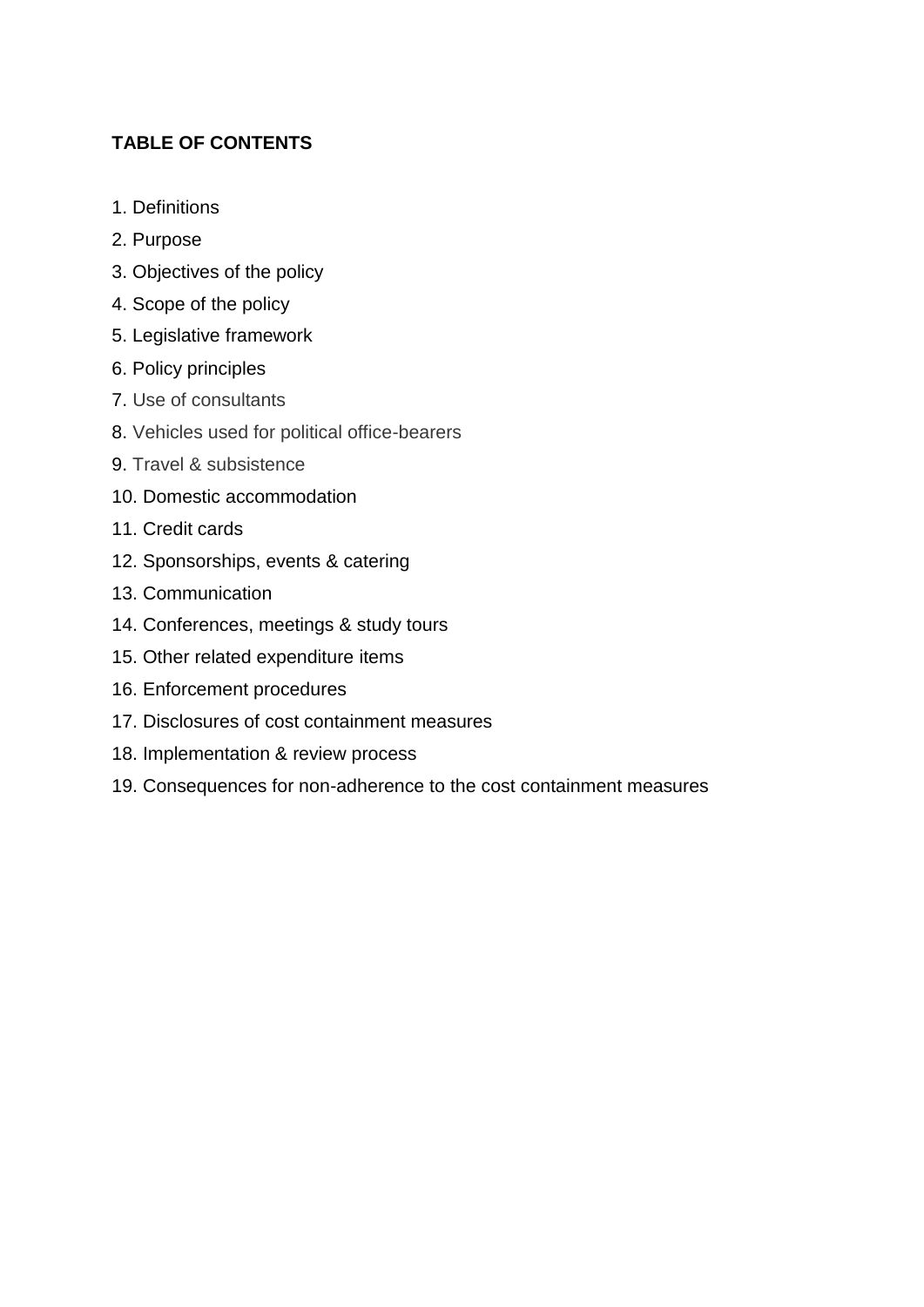### 1. **DEFINITIONS**

**"Act"** means the Local Government: Municipal Finance Management Act, 2003(Act No.56 of 2003)

**"***consultant***"** means a professional person, individual partnership, corporation, or a company appointed to provide technical and specialist advice or to assist with a design and implementation of projects or to assist the municipality to achieve its objectives of local government in terms of section 152 of the Constitution.

**"***cost containment***"** the measures implemented to curtail spending in terms of this policy. "credit card" means a card issued by a financial services provider, which creates a revolving account and grants a line of credit to the cardholder.

"municipality" Polokwane Local Municipality

### 2. **PURPOSE**

The purpose of the policy is to regulate spending and to implement cost containment measures at Polokwane Local Municipality.

### 3. **OBJECTIVES OF THE POLICY**

The objectives of this policy are to:

- 3.1 To ensure that the resources of the municipality are used effectively, efficiently and economically;
- 3.2 To implement cost containment measures.

#### 4. **SCOPE OF THE POLICY**

This policy will apply to all:

- 4.1 Councillors'; and
- 4.2 Municipal employees.

#### 5. **LEGISLATIVE FRAMEWORK**

This policy must be read in conjunction with the -

- 5.1 The Municipal Finance Management Act, Circular 97, published on 7 December 2016;
- 5.2 Municipal Cost Containment Regulations, 7 June 2019; and
- 5.3 Travel and subsistence policy.

#### 6. **POLICY PRINCIPLES**

6.1 This policy will apply to the procurement of the following goods and/or services:

- (i) Use of consultants
- (ii) Vehicles used for political office–bearers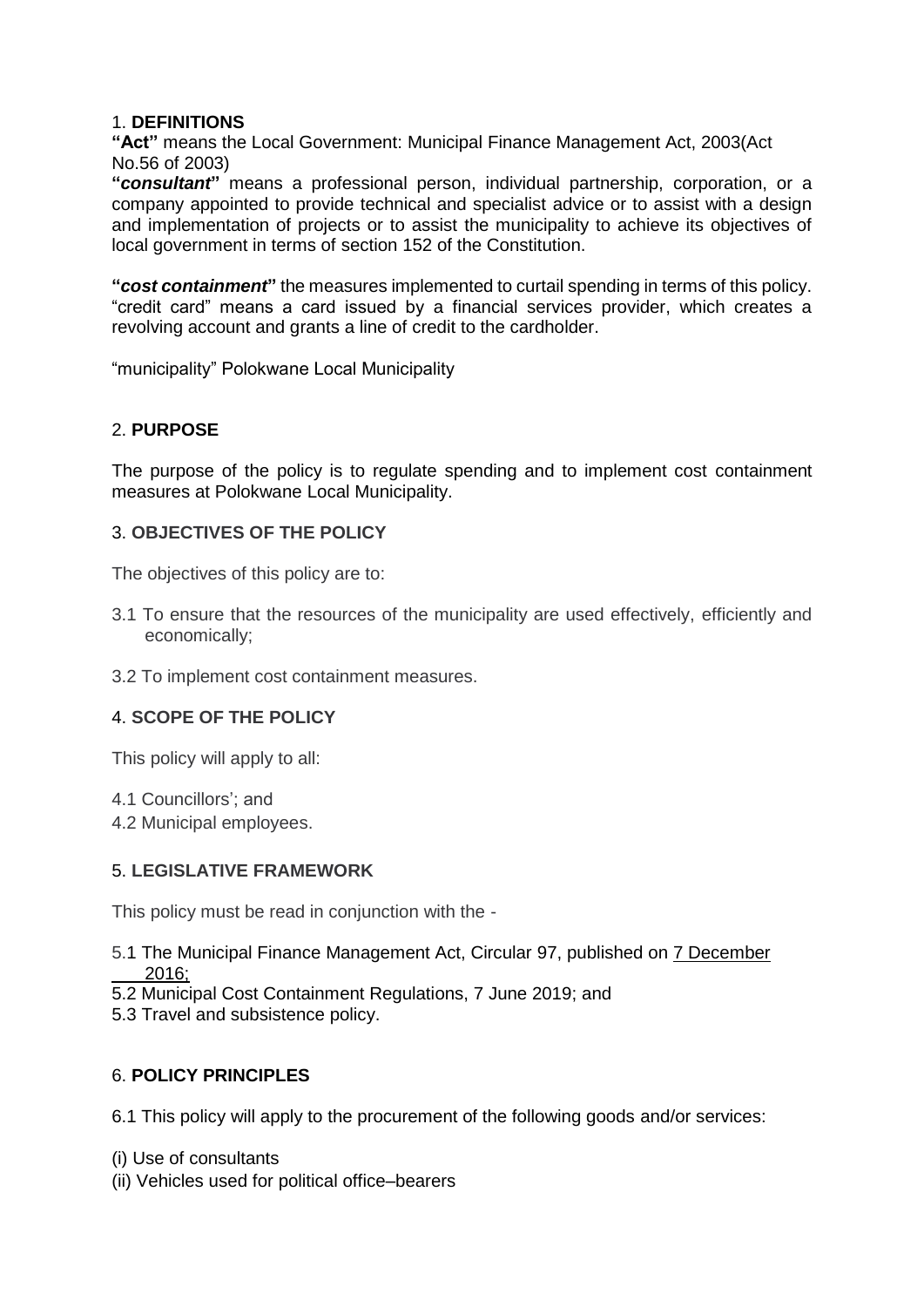- (iii) Travel and subsistence
- (iv) Domestic accommodation
- (v) Credit cards
- (vi) Sponsorships, events and catering
- (vii) Communication
- (viii) Conferences, meetings and study tours
- (ix) Any other related expenditure items

## 7. **USE OF CONSULTANTS**

- 7.1 Consultants may only be appointed after an assessment of the needs and requirements have been conducted to support the requirement of the use of consultants.
- 7.2 The assessment referred to in 7.1 must confirm that the municipality does not have requisite skills or resources in its full time employ to perform the function that the consultant will carry out.
- 7.3 When consultants are appointed the following should be included in the Service Level Agreements:
	- (i) Consultants should be appointed on a time and cost basis that has specific start and end dates;
	- (ii) Consultants should be appointed on an output-specific, specifying deliverables and the associated remuneration;
	- (iii) Ensure that cost ceilings are included to specify the contract price as well travel and subsistence disbursements and whether the contract price is inclusive or exclusive of travel and subsistence; and
	- (iv) ensure the transfer of skills by consultants to the relevant officials
	- (v) All engagements with consultants should be undertaken in accordance with the municipality's supply chain management policy.
- 7.4 Consultancy reduction plans should be developed.
- 7.5 All contracts with consultants must include a retention fee or a penalty clause for poor performance.
- 7.6 The specifications and performance of the service provider must be used as a monitoring tool for the work that is to be undertaken and performance must be appropriately recorded and monitored.

## 8. **VEHICLES USED FOR POLITICAL OFFICE-BEARERS**

- 8.1 The threshold limit for vehicle purchases relating to official use by political office– bearers must not exceed seven hundred thousand rand (R700 000) or 70% of the total annual remuneration package for the different grades, whichever is lower.
- 8.2 The procurement of vehicles must be undertaken using the national government transversal mechanism, unless it may be procured at a lower cost through other procurement mechanisms.
- 8.3 Before deciding to procure a vehicle, the Accounting Officer must provide the council with information relating to the following criteria that must be considered:
	- (i) Status of current vehicles
	- (ii) Affordability
	- (iii) Extent of service delivery backlogs
	- (iv) Terrain for effective usage of vehicle
	- (v) Any other policy of council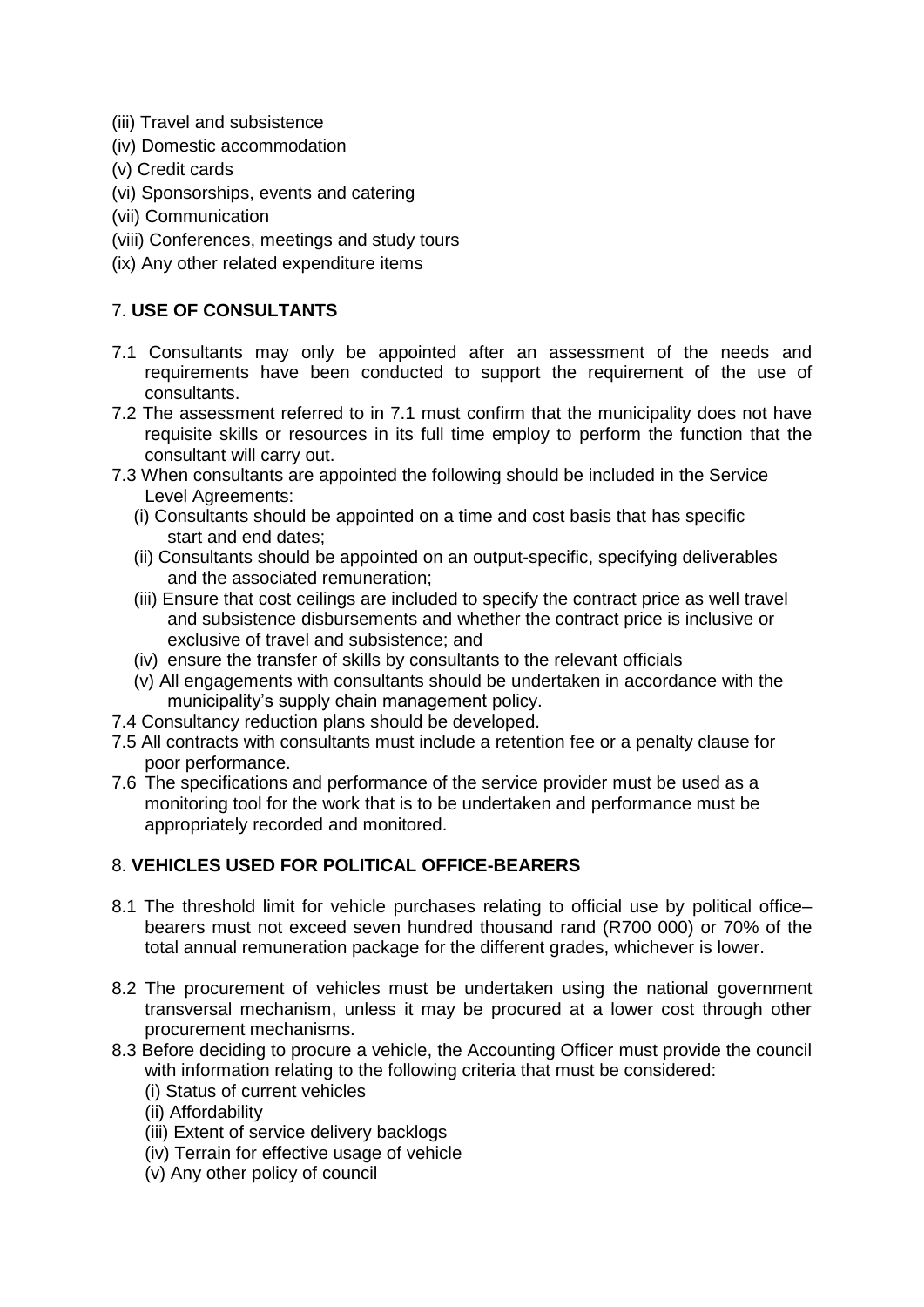- 8.5 Regardless of their usage, vehicles for official use by public office bearers may only be replaced after completion of 120 000 kilometres.
- 8.6 Notwithstanding 8.5, a municipality may replace vehicles for official use by public office bearers before the completion of 120 000 kilometres only in instances where the vehicle experiences serious mechanical problems and is in a poor condition, and subject to obtaining a detailed mechanical report by the vehicle manufacturer or approved dealer.

## 9. **TRAVEL & SUBSISTENCE**

- 9.1 An accounting officer:
- (i) May only approve the purchase of economy class tickets for officials where the flying time for a flight is five (5) hours or less; and less; and
- (ii) For flights that exceed five (5) hours of flying time, may purchase business class tickets *only* for accounting officers, and persons reporting directly to accounting officers.
- 9.2 Notwithstanding 9.1, an accounting officer may approve the purchase business class tickets for officials with disabilities.
- 9.3 International travel to meetings or events will only be approved if it is considered critical to attend the meeting or event, and only the officials that are directly involved with the subject matter will be allowed to attend the meeting or event.

9.4 Officials of the municipality must:

- (i) Utilize the municipal fleet, where viable, before incurring costs to hire vehicles;
- (ii) Make use of a shuttle service if the cost of such a service provider is lower than:
	- $\blacksquare$  the cost of hiring a vehicle;
	- the cost of kilometres claimable by the employee; and
	- the cost of parking.
- (iii) not hire vehicles from a category higher than Group B; and
- (iv) where a different class of vehicle is required for a particular terrain or to cater for the special needs of an official, seek the written approval of the accounting officer before hiring the vehicle.

#### Circular 97

9.5 The municipality must use the negotiated rates for flights and accommodation as communicated by National Treasury, from time to time, or any other cheaper flight or accommodation that is available.

#### 10. **DOMESTIC ACCOMMODATION**

10.1 An accounting officer must ensure that costs incurred for domestic accommodation and meals are in accordance with the maximum allowable rates for domestic accommodation and meals, as communicated by National Treasury, from time to time, and the travel and subsistence policy of the municipality.

### 11. **CREDIT CARDS**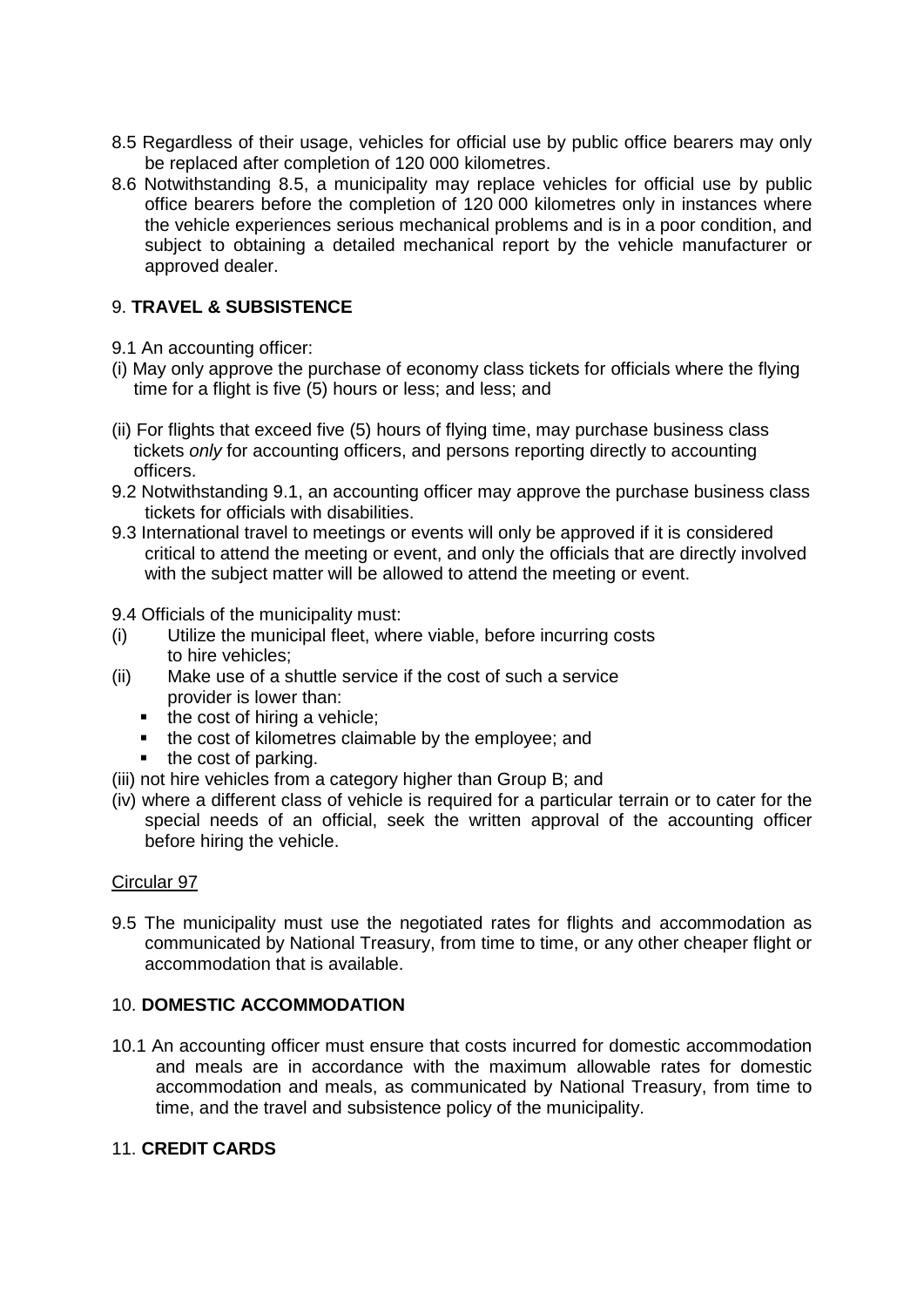- 11.1 An accounting officer must ensure that no credit card or debit card linked to a bank account of the municipality is issued to any official or public office-bearer.
- 11.2 Where officials or public office bearers incur expenditure in relation to official municipal activities, such officials and public office bearers must use their personal credit cards or cash, and will request reimbursement from the municipality in terms of the travel and subsistence policy and petty cash policy.

#### ; 12. **SPONSORSHIPS, EVENTS & CATERING**

- 12.1 The municipality may not incur catering expenses for meetings that are only attended by persons in the employ of the municipality, unless prior written approval is obtained from the accounting officer.
- 12.2 Catering expenses may be incurred by the accounting officer for the following, if they exceed five (5) hours:
	- (i) Hosting of meetings;
	- (ii) Conferences;
	- (iii) Workshops;
	- (iv) Courses;
	- (v) Forums;
	- (vi) Recruitment interviews; and
	- (vii) Council proceedings
- 12.3 Entertainment allowances of officials may not exceed two thousand rand (R2000,00) per person per financial year, unless otherwise approved by the accounting officer.
- 12.4 Expenses may not be incurred on alcoholic beverages.
- 12.5 Social functions, team building exercises, year-end functions, sporting events, budget speech dinners and other functions that have a social element must not be financed from the municipal budget or by any supplier or sponsor such as but not limited to:
	- **staff year-end functions**
	- **staff wellness functions**
	- attendance of sporting events by municipal officials
- 12.6 Expenditure may not be incurred on corporate branded items like clothing or goods for personal use of officials, other than uniforms, office supplies and tools of trade, unless the costs thereto are recovered from the affected officials.
- 12.7 Expenditure may be incurred to host farewell functions in recognition of officials who retire after serving the municipality for ten (10) or more years, or retire on grounds of ill health, the expenditure should not exceed the limits of the petty cash usage as per the petty cash policy of the municipality.

### 13. **COMMUNICATION**

13.1 All municipal related events must, as far as possible, be advertised on the municipal website, instead of advertising in magazines or newspapers.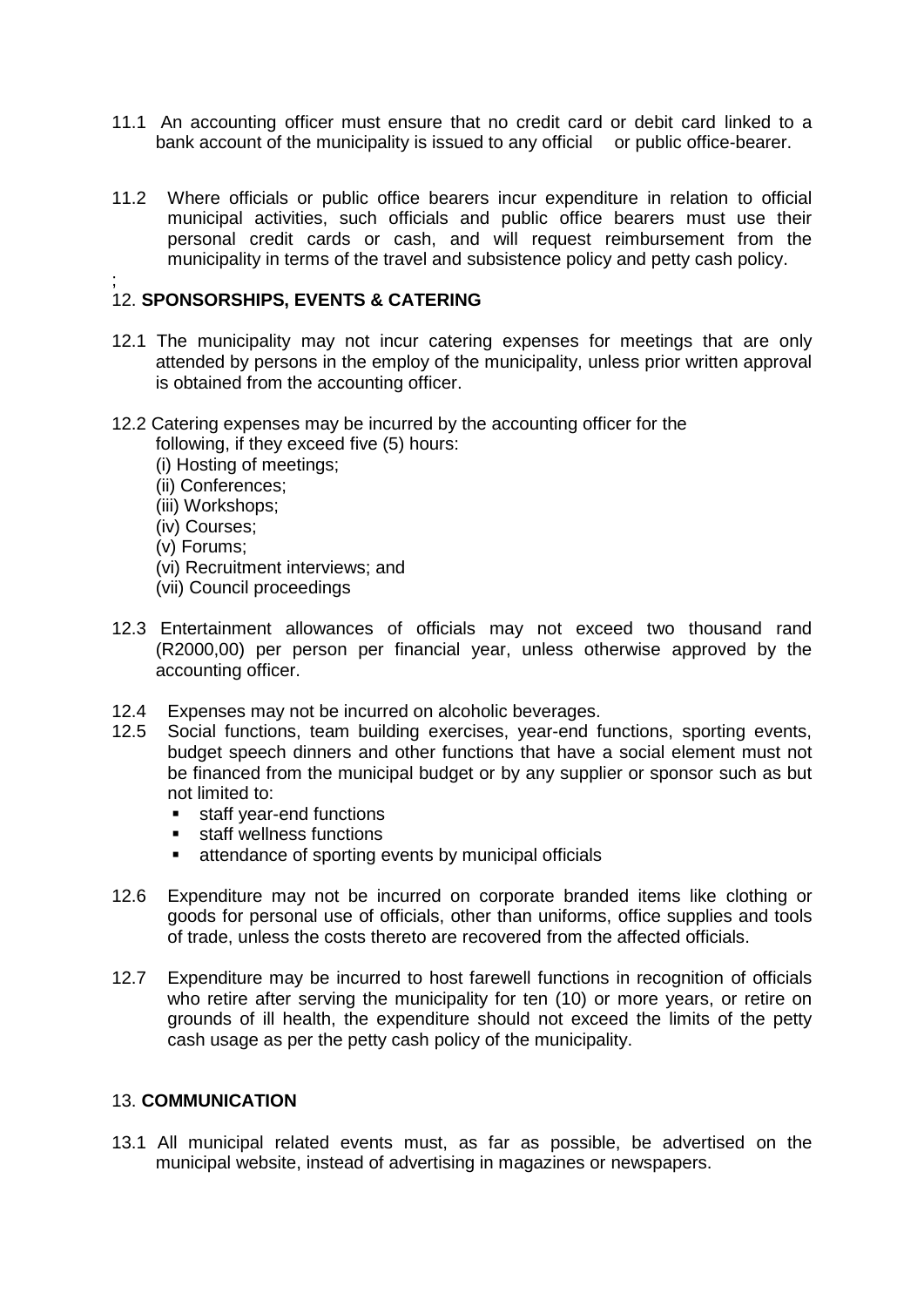- 13.2 Publications such as internal newsletters must be designed internally and be published quarterly in an electronic media format and on the municipal website/intranet.
- 13.3 Newspapers and other related publications for the use of officials must be discontinued on the expiry of existing contracts or supply orders.
- 13.4 The acquisition of mobile communication services must be done by using the transversal term contracts that have been arranged by the National Treasury.
- 13.5 Allowances for officials for private calls is limited to R50,00 per official.
- 13.6 Provision of diaries be limited to secretaries and electronic diaries be kept by directorates.

#### 14. **CONFERENCES, MEETINGS & STUDY TOURS**

- 14.1 Appropriate benchmark costs must be considered prior to granting approval for an official to attend a conference or event within and outside the borders of South Africa.
- 14.2 The benchmark costs may not exceed an amount determined by National Treasury.
- 14.3 When considering applications from officials to conferences or events within and outside the borders of South Africa, the accounting officer must take the following into account:
- (i) The official's role and responsibilities and the anticipated benefits of the conference or event;
- (ii)Whether the conference or event will address the relevant concerns of the Municipality;
- (iii) The appropriate number of officials to attend the conference or event, not exceeding three officials; and
- (iv) Availability of funds to meet expenses related to the conference or event.
- 14.4 The amount referred to in 14.2 above excludes costs related to travel, accommodation and related expenses, but includes:
	- (i) Conference or event registration expenses; and
	- (ii) Any other expense incurred in relation to the conference or event.
- 14.5 When considering the cost for conferences or events the following items must be excluded, laptops, tablets and other similar tokens that are built into the price of such conferences or events.
- 14.6 Attendance of conferences will be limited to one (1) per annum with a maximum of two (2) delegates.
- 14.7 Meetings and planning sessions that entail the use of municipal funds must, as far as practically possible, be held in-house.
- 14.8 Municipal offices and facilities must be utilized for conferences, meetings and strategic planning sessions where an appropriate venue exists within the municipal jurisdiction.
- 14.9 The municipality must take advantage of early registration discounts by granting the required approvals to attend the conference, event or study tour, in advance.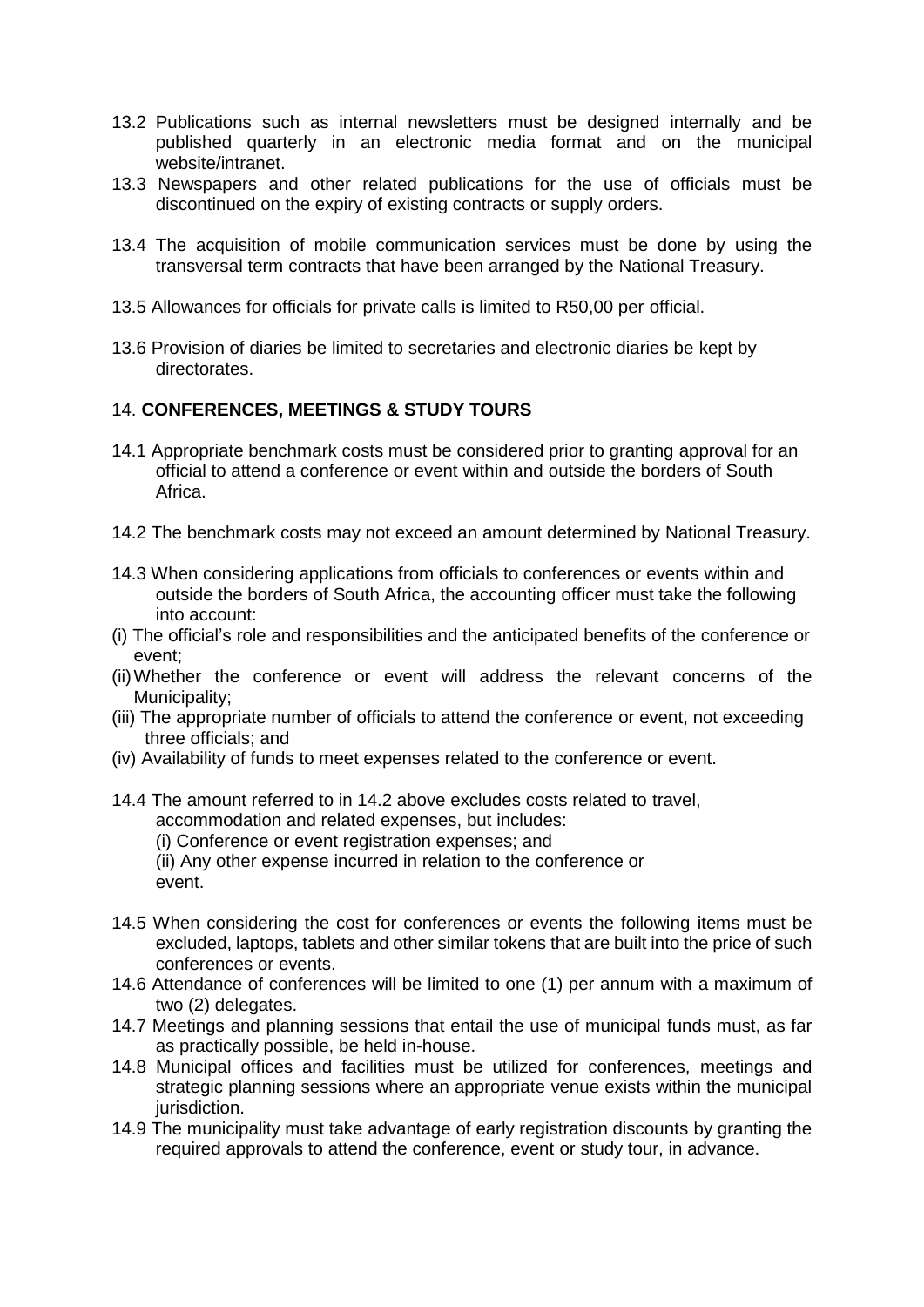### 15. **OTHER RELATED EXPENDITURE ITEMS**

- 15.1 All commodities, services and products covered by a transversal contract by the National Treasury must be procured through that transversal contract before approaching the market, in order to benefit from savings and lower prices or rates that have already been negotiated.
- 15.2 Municipal resources may not be used to fund elections, campaign activities, including the provision of food, clothing and other inducements as part of, or during the election periods.

### **16. ENFORCEMENT PROCEDURES**

16.1 Failure to implement or comply with this policy may result in any official of the municipality or political office bearer that has authorized or incurred any expenditure contrary to those stipulated herein being held liable for financial misconduct as set out in Chapter 15 of the MFMA.

### 17. **DISCLOSURES OF COST CONTAINMENT MEASURES**

- 17.1 Cost containment measures applied by the municipality must be included in the municipal in-year budget report and annual cost savings must be disclosed in the annual report.
- 17.2 The measures implemented and aggregate amounts saved per quarter, together with the regular reports on reprioritization of cost savings, on the implementation of the cost containment measures must be submitted to the municipal council for review and resolution. The municipal council can refer such reports to an appropriate council committee for further recommendations and actions.
- 17.3 Such reports must be copied to the National Treasury and relevant provincial treasuries within seven calendar days after the report is submitted to municipal council.

#### 18. **IMPLEMENTATION & REVIEW PROCESS**

18.1 This policy will be reviewed at least annually or when required by way of a council resolution, or when an update is issued by National Treasury.

#### 19. **CONSEQUENCES FOR NON-ADHERENCE TO THE COST CONTAINMENT MEASURES**

- 19.1 Any person must report an allegation of non-compliance to the cost containment policy to the accounting officer of the municipality.
- 19.2 The accounting officer must investigate the allegations and if frivolous, speculative or unfounded, terminate the investigations.
- 19.3 If the accounting officer determines the allegations are founded, a full investigation must be conducted by the disciplinary board.
- 19.4 After completion of a full investigation, the disciplinary board must compile a report on the investigations and submit a report to the accounting officer on:
	- Findings and recommendations; and/or